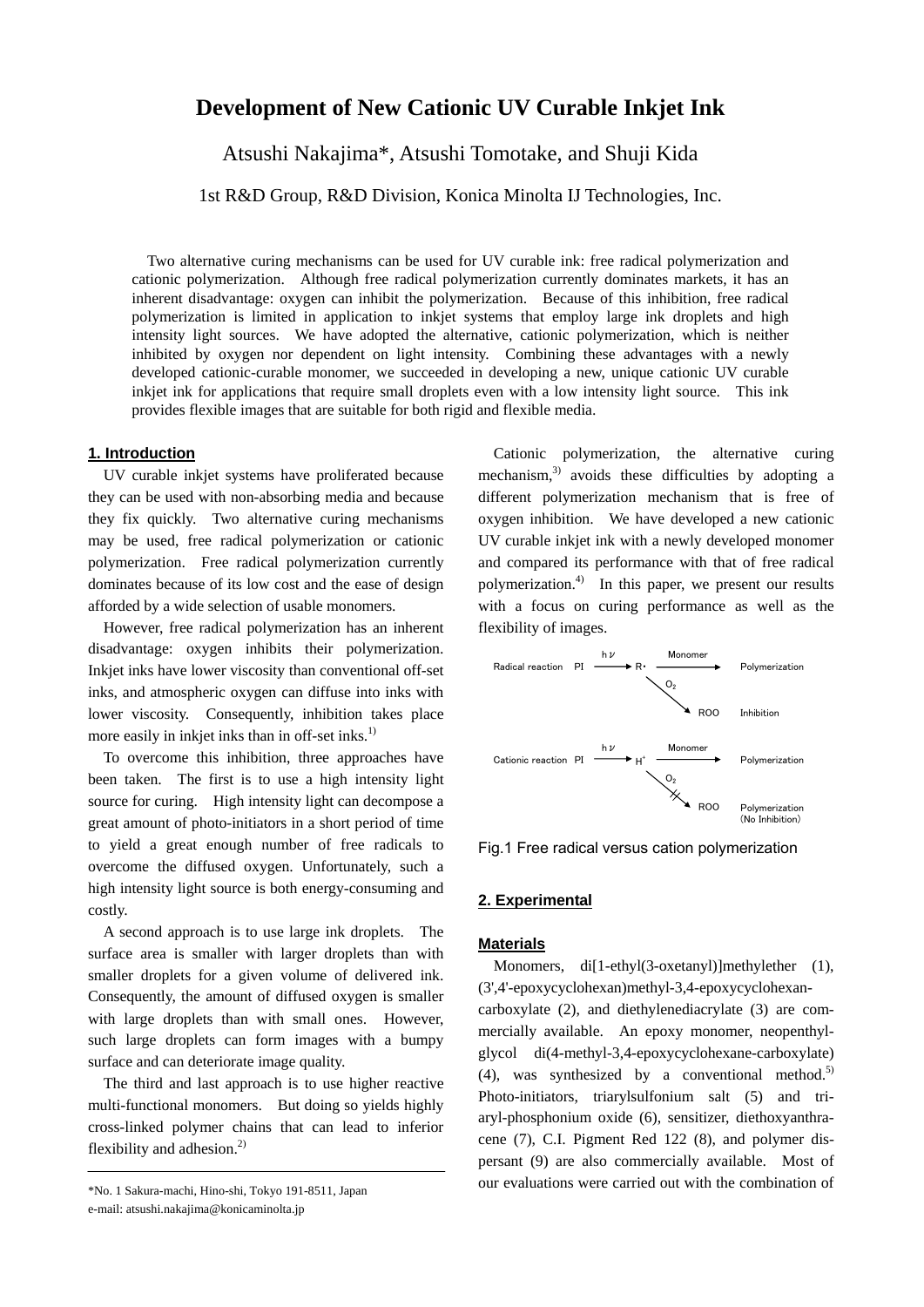monomer (1) and monomer (4); monomer (2) was used to compare flexibility.

## **Ink preparation**

Pigment (8) and dispersant (9) were dispersed with a beads-mill disperser in a mixture of monomers. The dispersions were then mixed with a photo-initiator and sensitizer. Monomer (1), photo-initiator (5), and sensitizer (7) were used with (2) or (4) to form cationic UV curable inks. Monomer (3) and photo-initiator (6) were used to form free radical UV curable ink.



Fig.2 Structure of epoxy-monomer (4)

#### **Evaluation of curing speed**

Curing speeds were measured at 25°C under 60%RH or 80%RH with a high pressure mercury lamp (A-bulb) and a low pressure mercury lamp (black light). Coating thickness was varied by changing the size of the wire bars employed. Droplet size was varied with a piezo on-demand inkjet head.

## **3. Results and Discussions**

#### **Effect of coating thickness on curing speed**

The effect of coating thickness on curing speed was evaluated for the free radical and cationic inks (Fig. 3). All images were coated with wire bars on PET and cured with a high pressure mercury lamp at  $25^{\circ}$ C under 80%RH.

The result was that coatings of a given thickness with free radical ink required higher energy to be cured than did those with the cationic ink. In particular, a thin



Fig. 3 Effect of coating thickness on curing speed

coating of the radical ink required much higher energy.

It has been reported that water molecules can act as chain transfer agents in a cationic polymerization system; water molecules can trap photo-generated acid to terminate polymerization. 6)

In the results obtained, cationic polymerization took place more effectively than did free radical polymerization, even though the experiments were conducted in high relative humidity. These results suggest that oxygen affects free radical polymerization much more than moisture affects cationic polymerization.

### **Effect of droplet size on curing speed**

The effect of droplet size on curing speed was evaluated (Fig. 4). Both inks were ejected onto PET with a piezo on-demand inkjet head to make single-dot images from 4, 8, 16, and 32 pico-liter (pl) droplets. All images were cured with a high pressure mercury lamp at 25°C under 80%RH.

In much the same manner as with coating thickness, droplets of a given size of the free radical ink required higher energy to be cured than did droplets of the cationic ink. In particular, a small droplet of the radical ink required much higher energy.

The ejected ink was expected to spread out on the media to form thinner images than did hand coatings with wire bars. The thinner ink can be more easily affected by environmental inhibitors, i.e. oxygen for free radical ink and moisture for cationic ink.

Optical microscopic images of the single dots (Fig. 5) reveal that free radical ink produced dot-within-a-dot images, while the cationic ink gave solid dots. In particular, the dot sizes of the dot-within-a-dot images appear larger than those of the cationic ink dots. It may be that oxygen inhibited polymerization at the edges of the free radical dots, with the uncured ink at the edges seeming to be spread out. In fact, the free radical dots spread greatly after rubbing.



Fig. 4 Effect of droplet size on curing speed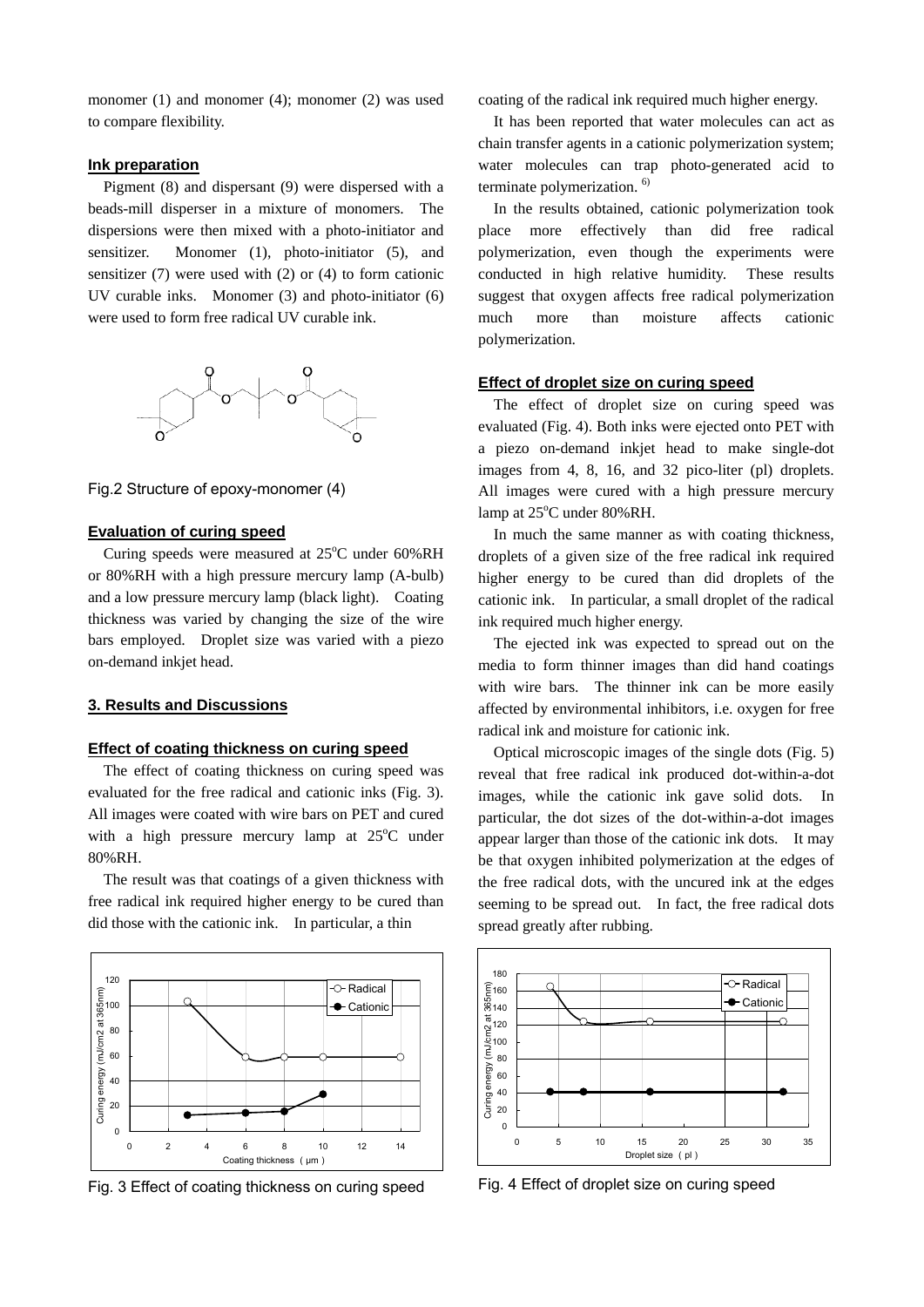|          | 4pl          |               | 16p          |
|----------|--------------|---------------|--------------|
|          | After curing | After rubbing | After curing |
| Radical  |              |               |              |
| Cationic |              |               |              |

Fig. 5 Optical microscopic images of dots

We also studied the effect of varying the time between ink ejection and curing. For both inks, dot size increased as curing was prolonged. Again, higher energy was required for the free radical ink while relatively low energy was required for the cationic ink.

These results support the aforementioned idea, that oxygen affects free radical polymerization more than moisture affects cationic polymerization.

# **Effect of light intensity on curing speed**

The effect of light intensity on curing speed was evaluated. The free radical ink and the cationic ink were each ejected by a piezo head in 4 pl-droplets on PET and cured with two light sources: a high pressure mercury lamp for high intensity light and a low pressure mercury lamp for low intensity light.

Table 1 indicates that cationic ink was affected only slightly by light intensity, requiring  $41 \text{ mJ/cm}^2$  with high intensity light and 50 mJ/cm<sup>2</sup> with low intensity light at 25<sup>o</sup>C under 60-80%RH. In contrast, the free radical ink was greatly affected. With low intensity light, the ink could not be cured even with prolonged curing.

This sensitivity to light intensity can be understood as an effect of oxygen. Low intensity light yields only a small amount of free radicals which are trapped by oxygen to inhibit polymerization. To overcome this effect, a high intensity light source is widely used with radical polymerization systems.

Table 1 Effect of light intensity on curing energy

|           | Curing conditions      |                         |  |
|-----------|------------------------|-------------------------|--|
| Lamp      | High pressure          | Low pressure            |  |
|           | mercury lamp           | mercury lamp            |  |
|           | $(A$ -bulb $)$         | $(254 \text{ nm peak})$ |  |
| Intensity | 500 mW/cm <sup>2</sup> | $20 \text{ mW/cm}^2$    |  |
| Radical   | $165 \text{ mJ/cm}^2$  | Not curable             |  |
| Cationic  | 41 mJ/cm <sup>2</sup>  | 50 mJ/cm <sup>2</sup>   |  |

In contrast, the cationic ink can be cured with a low intensity light source, and because no high intensity light source is needed, machine cost is reduced with the cationic polymerization system.

#### **Effect of epoxy monomer on flexibility**

The effect of the epoxy monomer on the flexibility of the printed images was evaluated. Two cationic inks were formulated; ink 1 was formulated with the oxetane monomer (1) and with the newly developed epoxy monomer (4). Ink 2 was formulated with the oxetane monomer (1) and the commercially available epoxy monomer (2). The inks were ejected with a piezo head in 4 pl-droplets on polyvinylchloride and evaluated for curing speed, pencil hardness, and adhesion. The inks were also coated by wire bars onto the vinyl to evaluate flexibility.

Table 2 shows the cationic inks performing better than the free radical ink, with lower curing energy for higher curing speed, and with good adhesion.

In particular, ink 1 showed good flexibility while maintaining practical hardness. The fact that the two cationic inks showed similar speeds indicates that both epoxy monomers have a similar reactivity. Therefore flexibility results from the structure of monomer (4).

|               | Ink <sub>1</sub>             | Ink <sub>2</sub>           |
|---------------|------------------------------|----------------------------|
| Ink           | Cationic with                | Cationic with              |
|               | epoxide (4)                  | epoxide $(2)$              |
| Curing energy | $<$ 50 (mJ/cm <sup>2</sup> ) | $< 50 \, (\text{mJ/cm}^2)$ |
| Hardness      | 3H                           | 6H                         |
| Adhesion      | Good                         | Good                       |
| Flexibility   | Good                         | Poor                       |

Table 2 Ink performance

# **4. Conclusion**

We formulated a radical ink with diethyleneglycol diacrylate and a cationic ink with oxetane and a newly developed epoxy monomer, and evaluated their performances focusing on curing behavior. We also evaluated the effect of epoxy monomers on the physical properties of cured film.

The radical ink showed poor curing behavior because of inhibition by oxygen. In particular, atmospheric oxygen greatly affected thinner coatings and images printed with small ink droplets. The ink at the dot-edge was greatly affected so that resistance to abrasion greatly deteriorated. For the same reason, curing of the ink